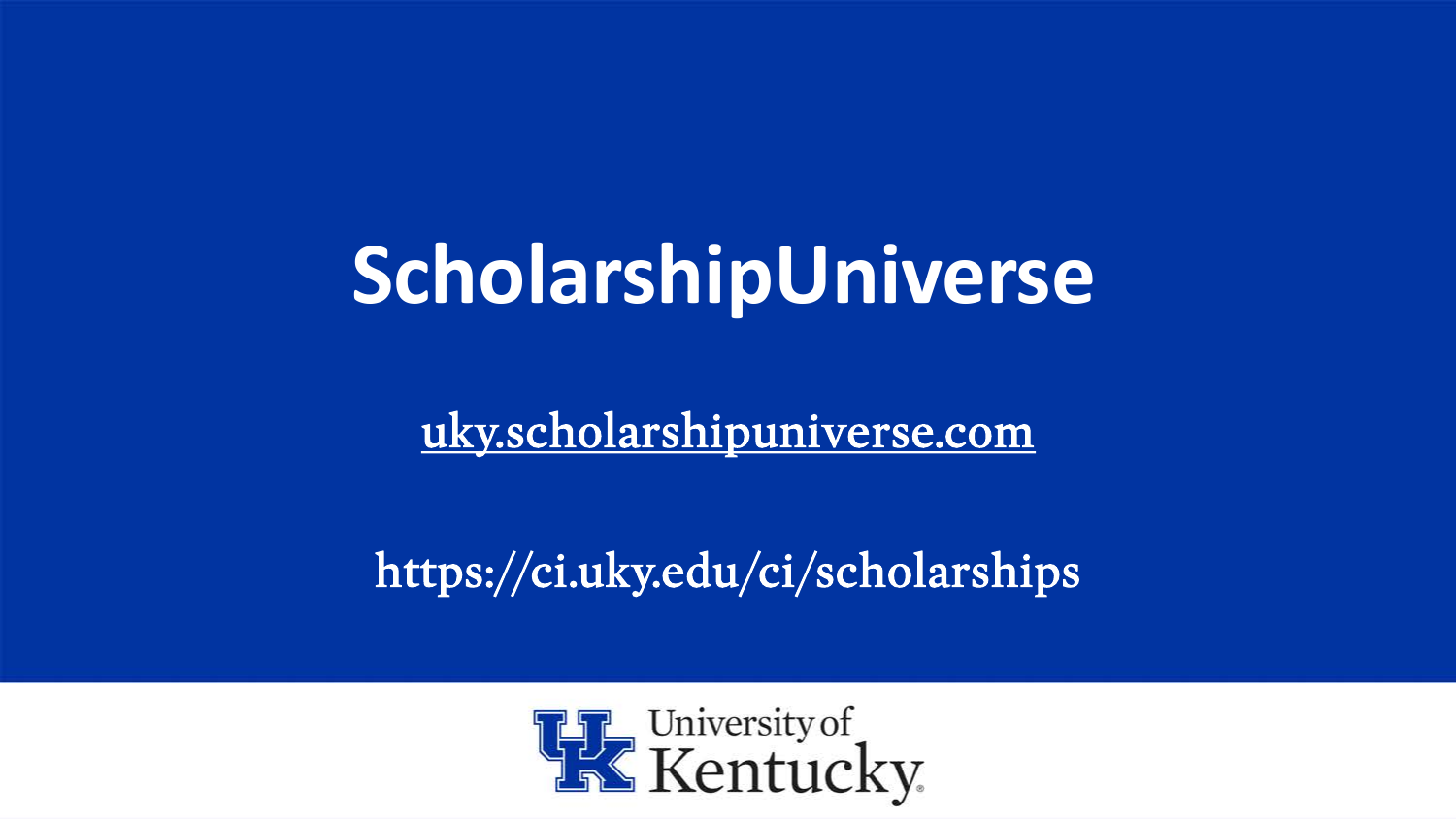1) Create account

2) Complete questions

3) Check out matched scholarships

4) View the internal & external scholarships



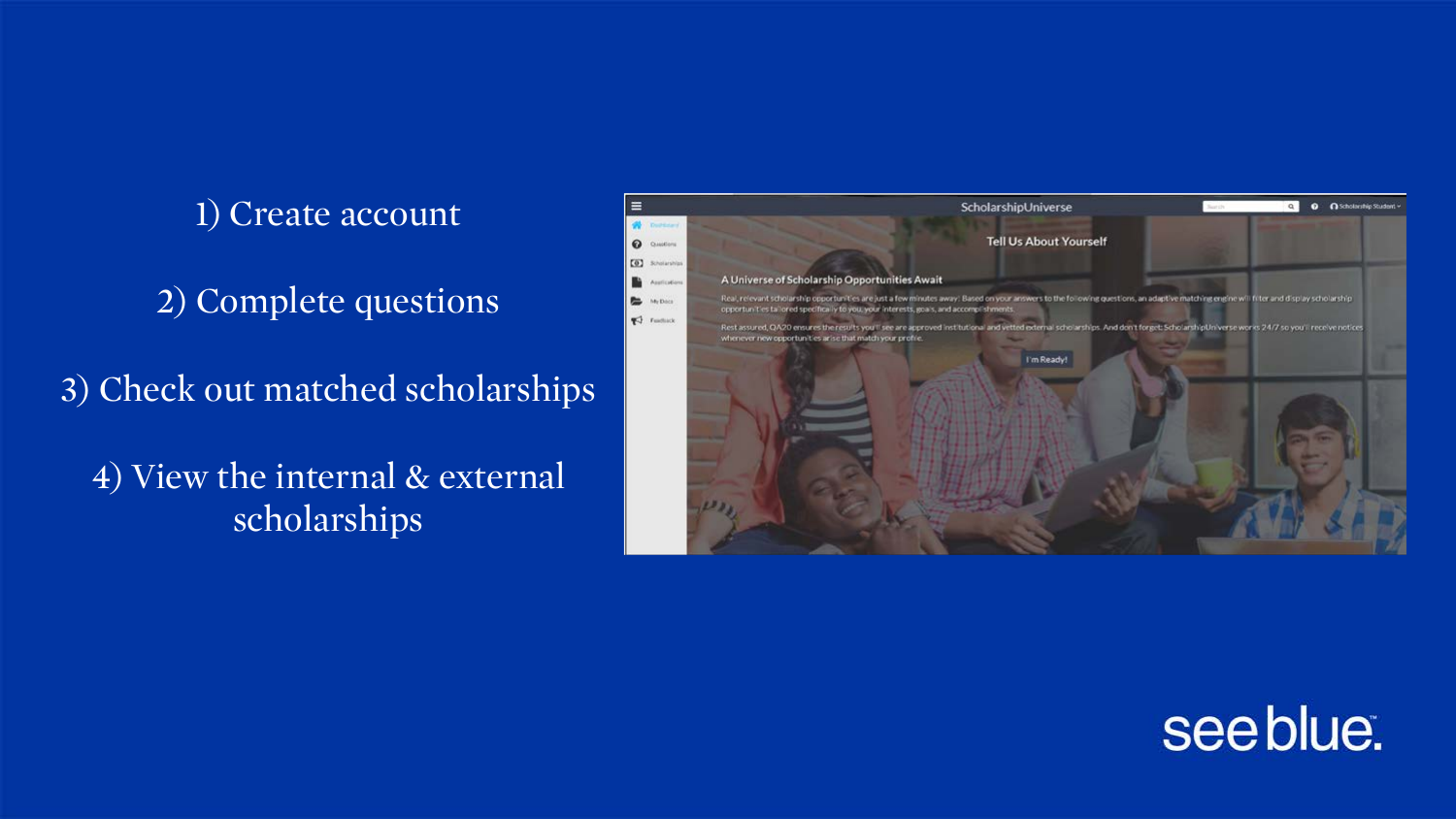The **Matches Tab** contains the scholarships for which the student has matched with all requirements. This view allows the student to apply, view, pin or indicate they are not interested in applying for the scholarship.

| $\equiv$                                                                                                                                |                  |                                                                                     | ScholarshipUniverse                                                                                     |                                       | Search Scholarships | Q                       | $\bigcap$ john smith $\vee$          |  |
|-----------------------------------------------------------------------------------------------------------------------------------------|------------------|-------------------------------------------------------------------------------------|---------------------------------------------------------------------------------------------------------|---------------------------------------|---------------------|-------------------------|--------------------------------------|--|
| 骨<br>Dashboard<br>$\boldsymbol{\Theta}$<br>Questions                                                                                    | Matches          | Pinned<br>Partial Matches<br>Application Submitted<br>Non-Matches<br>Not Interested |                                                                                                         |                                       |                     |                         |                                      |  |
| <b>9</b> Scholarships<br><b>Applications</b><br>$\mathbf{\mathbf{\Phi}}$<br>Awards<br>后<br>My Docs<br>$\blacktriangleright$<br>Feedback | $\boldsymbol{Q}$ | \$1,000                                                                             | Student Dashboard External - E20ADEB2-D3E6-4258-8F81-34629C2BF9EF<br>ORGANIZATION<br>University Counsel | APPO/BETWEEN<br>10/7/2019 - 10/9/2019 | status<br>Open      | $\blacksquare$<br>Apply | <b>Ltd.</b><br>$\circ$<br>View       |  |
|                                                                                                                                         | 血                | <b>Good Citizen Award</b><br>\$1000                                                 | ORGANIZATION<br>University Counsel                                                                      | APPO'BETWEEN<br>1/1/2020 - 8/30/2022  | status<br>Open      | $\blacksquare$          | $\circ$<br><b>Leat</b><br>Apply View |  |
|                                                                                                                                         | 皿                | Self Awareness Scholarship<br>\$500                                                 | CREAMIZATION<br>College of Psychology                                                                   | 1/1/2020 - 8/30/2022                  | status<br>Open      | ı<br>Apply              | $\circledcirc$<br>Liab<br>View       |  |
|                                                                                                                                         | 皿                | American Scholar Award<br>\$250                                                     | ORGANIZATION<br>College of Psychology                                                                   | 1/1/2020 - 8/30/2022                  | status<br>Open      | Apply                   | $\circ$<br>[ad]<br>View              |  |
|                                                                                                                                         |                  | $\vert 1 \vert$<br>10<br>* Items per page<br>16                                     |                                                                                                         |                                       |                     |                         | $1 - 4$ of 4 Items                   |  |

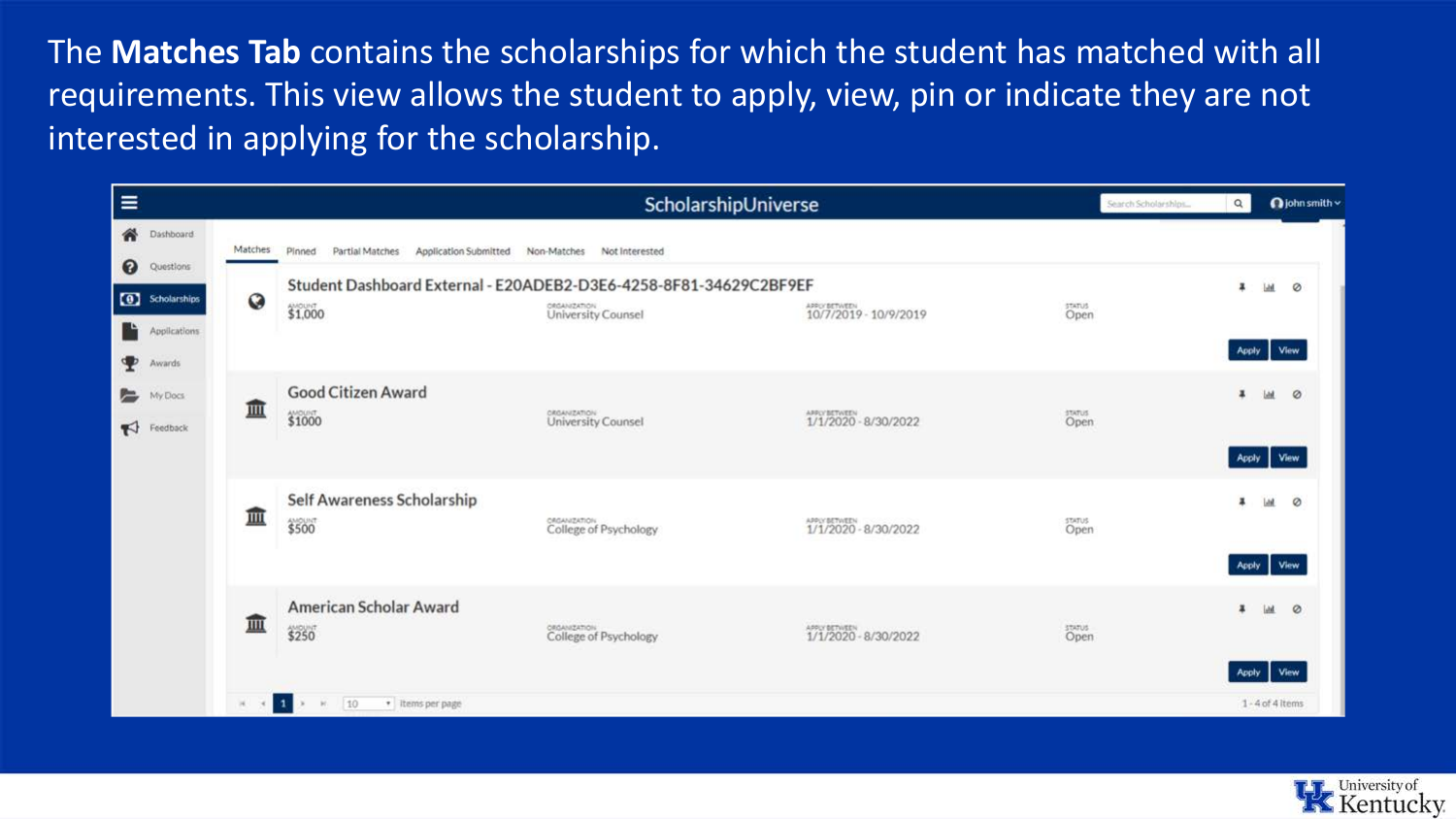## **Applying For a Scholarship**

- 1) Student should **review & verify eligibility** for scholarship
- 2) Student may **edit** any of the information by clicking the **edit** button
- 3) After verifying information is correct, student may check the **I Verify** box
- 4) Complete **all sections** of the application
- 5) Click **Submit** button

| Application                                                                              |                                                                                                                                                                                      |                                                                                    |            |  |  |  |  |  |
|------------------------------------------------------------------------------------------|--------------------------------------------------------------------------------------------------------------------------------------------------------------------------------------|------------------------------------------------------------------------------------|------------|--|--|--|--|--|
| <b>Scholarship Associated</b><br>M Institutional Scholarship For Fall 2018               |                                                                                                                                                                                      | Deadline<br>09/30/2018                                                             |            |  |  |  |  |  |
| <b>University Application</b>                                                            |                                                                                                                                                                                      |                                                                                    |            |  |  |  |  |  |
| > Verify Eligibility<br>Academic Background<br>Personal Information<br>Review and Submit | Verify Eligibility<br>Please review the qualifying questions for this application and ensure your answers are true.<br>Are you interested or studying any of the following cultures? | Dutch, Irish, Jewish, Korean, Nigerian, Norwegian, Puerto Rican, Swiss, Yugoslavic | Í          |  |  |  |  |  |
| ← Return to Applications                                                                 | Are you interested in volunteering abroad?                                                                                                                                           | Yes                                                                                | P          |  |  |  |  |  |
|                                                                                          | What is your cumulative GPA?                                                                                                                                                         | 3.500                                                                              |            |  |  |  |  |  |
|                                                                                          | E I verify all information above is correct. I will provide supporting documentation if required.                                                                                    |                                                                                    | Continue > |  |  |  |  |  |

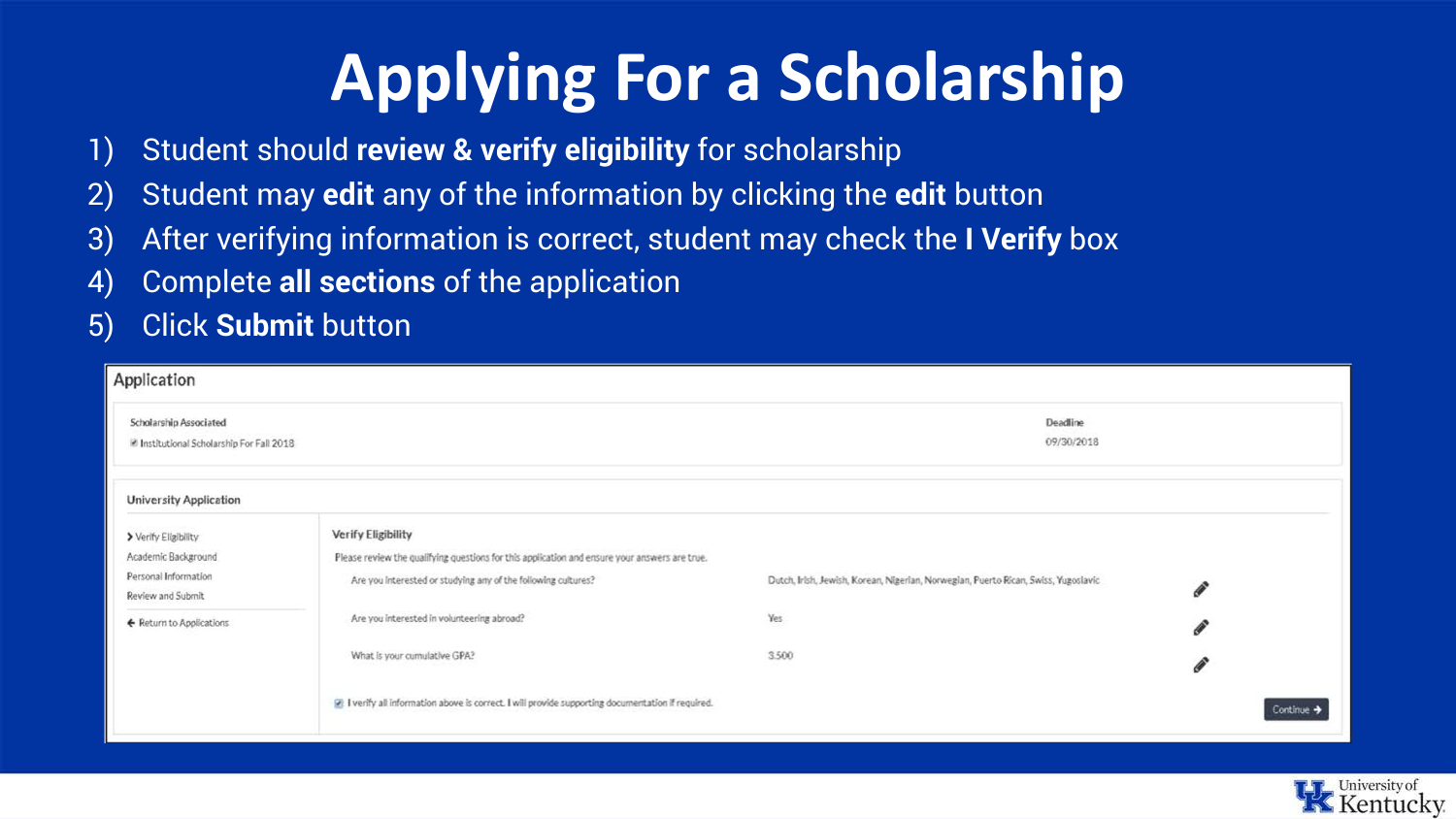#### **Tabs**

- Pinned Tab Contains the scholarships that student has selected to pin to their account
- Partial Matches Tab Scholarships where student has answered some but not all matching questions
	- Once student has answered, the scholarship moves to either Matches or Non-Matches tab *all questions*
- Application Submitted Tab Allows student to view scholarships for which they have *submitted an application*
- Awarded Tab Allows student to view scholarships they have been *awarded*

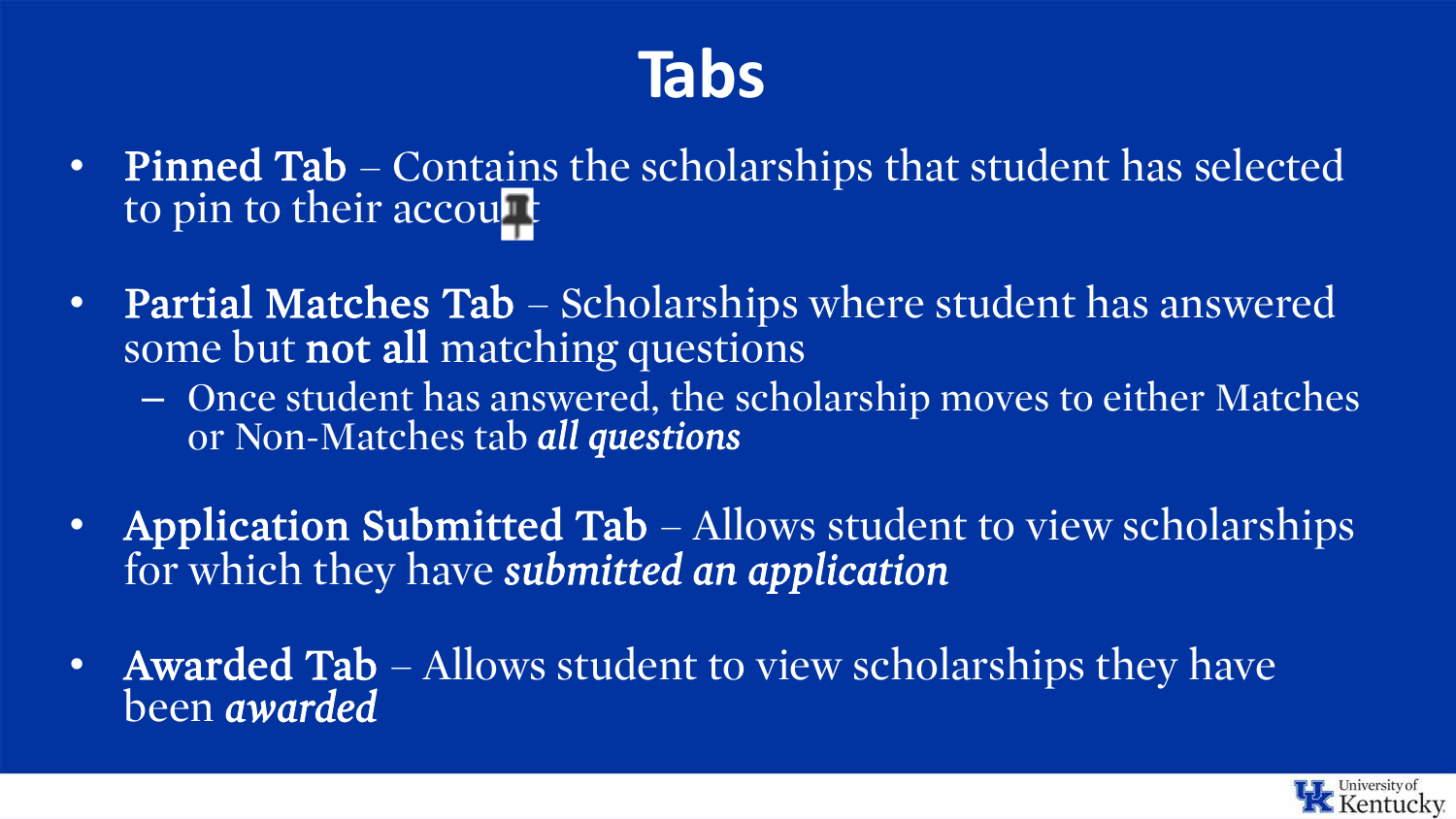#### **Awards**

- Students that are awarded a scholarship will receive an email before April 30, 2022 generated by ScholarshipUniverse.
- This email will include instructions on how to log in and accept the scholarship. You must accept the scholarship before the funds can be applied to your student account.
- Once you have accepted the scholarship, you will receive an email requesting that you write a thank you letter to the donor of your specific award. You must write a thank you letter before the funds can be applied to your student account.